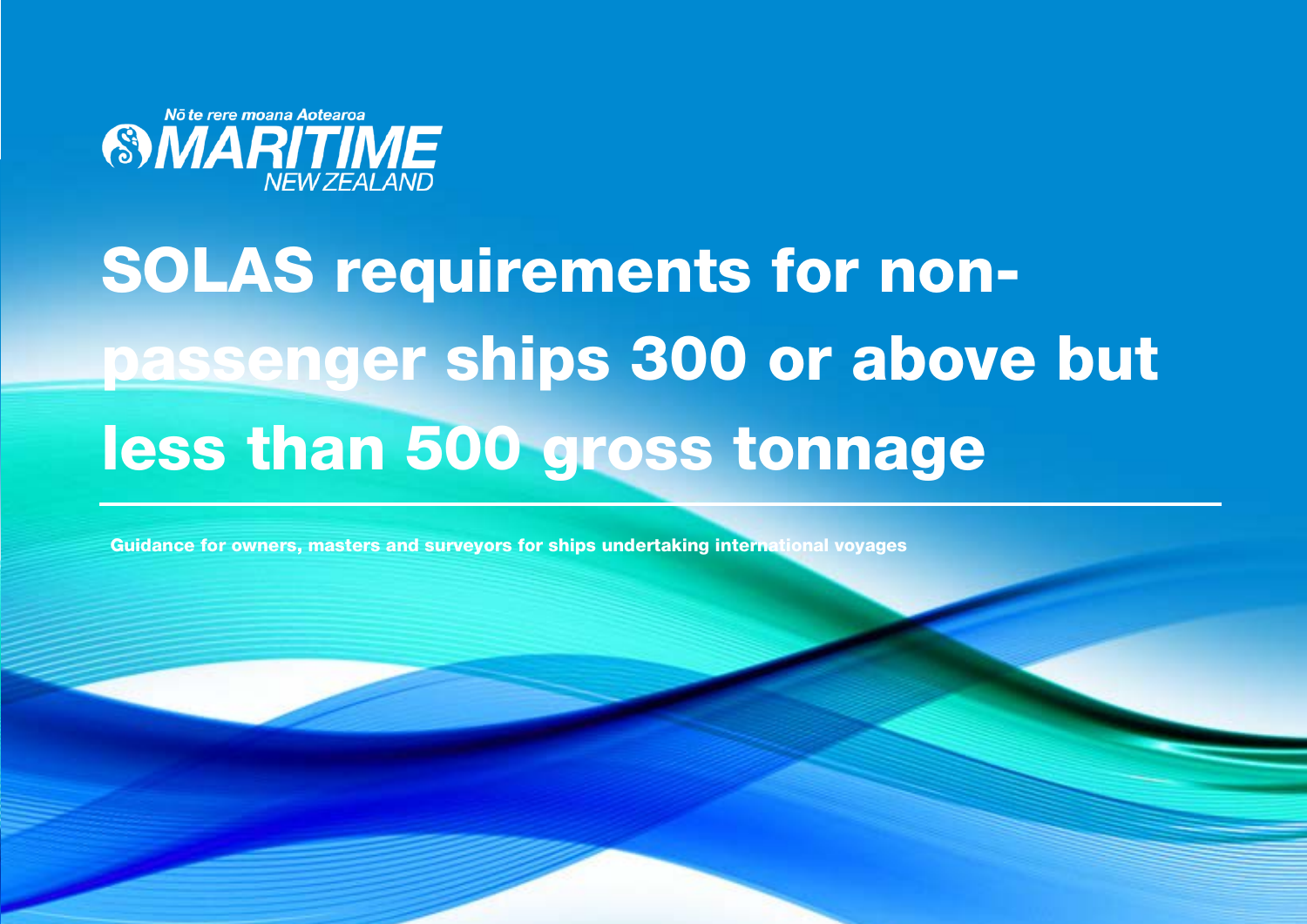# Guidance on SOLAS requirements applied to non-passenger ships of 300 or above but less than 500 gross tonnage

#### Last updated: July 2018

This document is uncontrolled. If printed, please refer to the Maritime New Zealand website for the latest version.

#### **Contents**

| Purpose of this guideline                                                 | 3       |
|---------------------------------------------------------------------------|---------|
| Overview of SOLAS regulations                                             | 4       |
| SOLAS requirements and rules                                              | $\circ$ |
| Checklist: SOLAS requirements applied to non-passenger ships 300 - 500 GT | 10      |
| Supplementary guidance for owners, masters and surveyors                  | 18      |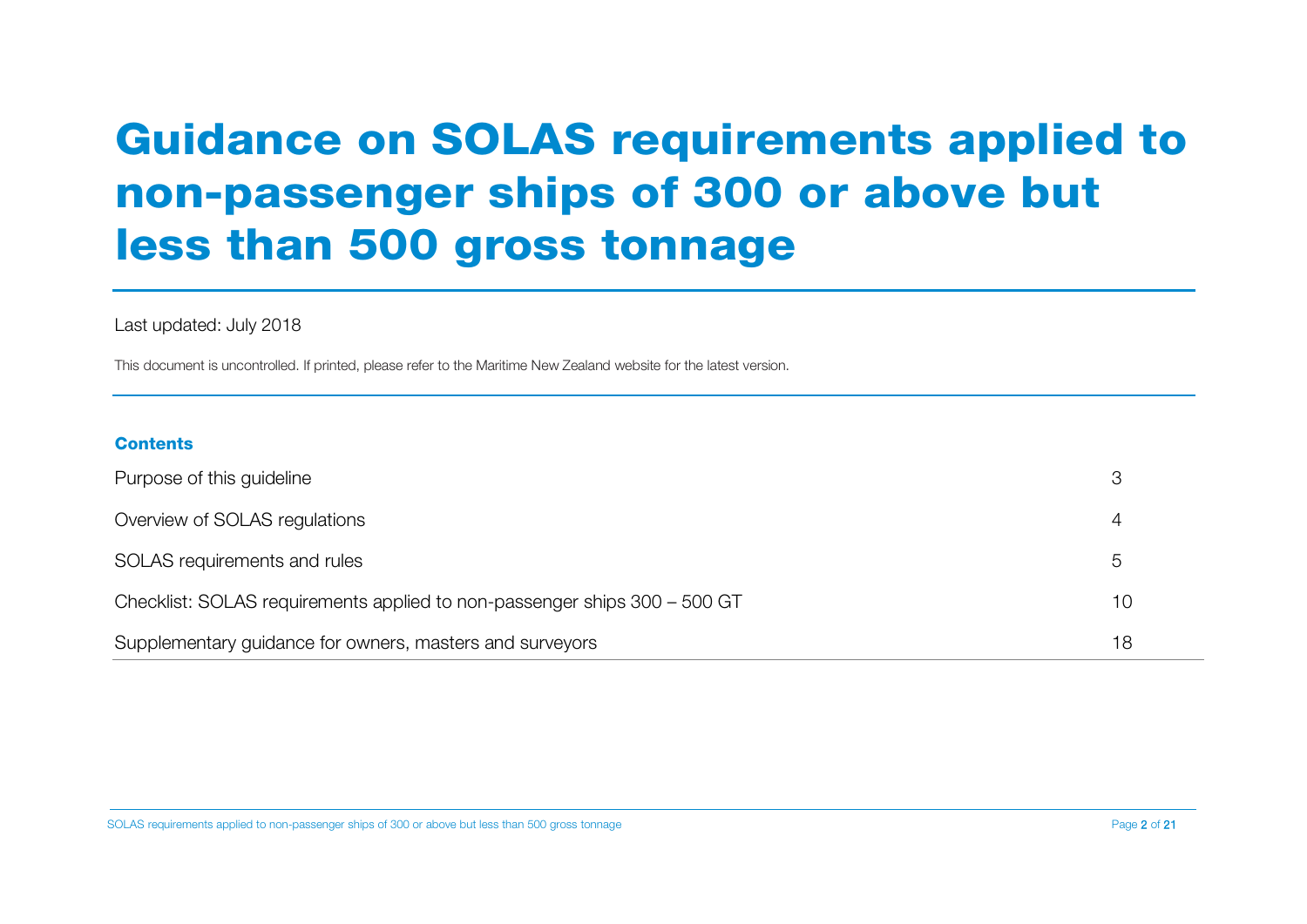# <span id="page-2-0"></span>Purpose of this guideline

This guideline concerns non-passenger ships of 300 or above but less than 500 gross tonnage in maritime transport operations that undertake international voyages. A non-passenger ship is a ship that is not a passenger ship, or a fishing ship, or a pleasure craft.

Maritime Rules are the domestic legislation that implements SOLAS within New Zealand. The guideline sets out or 'maps' the SOLAS regulations to the corresponding Maritime Rules. Not all SOLAS regulations are mapped. Instead, the focus is on the appliances, equipment and procedures that a Port State Control inspection is likely to address.

The guideline should help owners, masters and surveyors who are preparing applications for Certificates for International Voyage to ensure that their ship meets applicable SOLAS requirements. For ships undertaking one-off international relocation voyages, the guideline should also help identify rule requirements for the purpose of applying for exemption from rule requirements. The Director of Maritime NZ may grant exemptions from certain rule requirements if the grounds for exemption set out in section 47 of the Maritime Transport Act are satisfied.

The guideline has its origins in an incident in which a New Zealand ship took an international voyage to Australia where it failed a Port State Control inspection. It should help to ensure that in future New Zealand ships meet port state control requirements in other states.

### Limitations

Some Maritime Rules implement the text of SOLAS regulations by reference to length not tonnage. This approach is different to the approach in Australian law (and potentially for other jurisdictions). Owners, masters and surveyors should note that (like New Zealand) other countries may incorporate the convention standards into their domestic law with slight text differences compared to the text of SOLAS. This guideline does not attempt to clarify the obligations an owner may have under the law of another country.

This guideline only addresses SOLAS regulations. New Zealand vessels that travel internationally are subject to the laws of a foreign State. This may include being subject to the standards of International Conventions that New Zealand is not yet a party to, for example MARPOL Annex IV and VI. Ship owners should consider seeking advice on the requirements that apply in the jurisdiction they will be visiting before their ship travels internationally.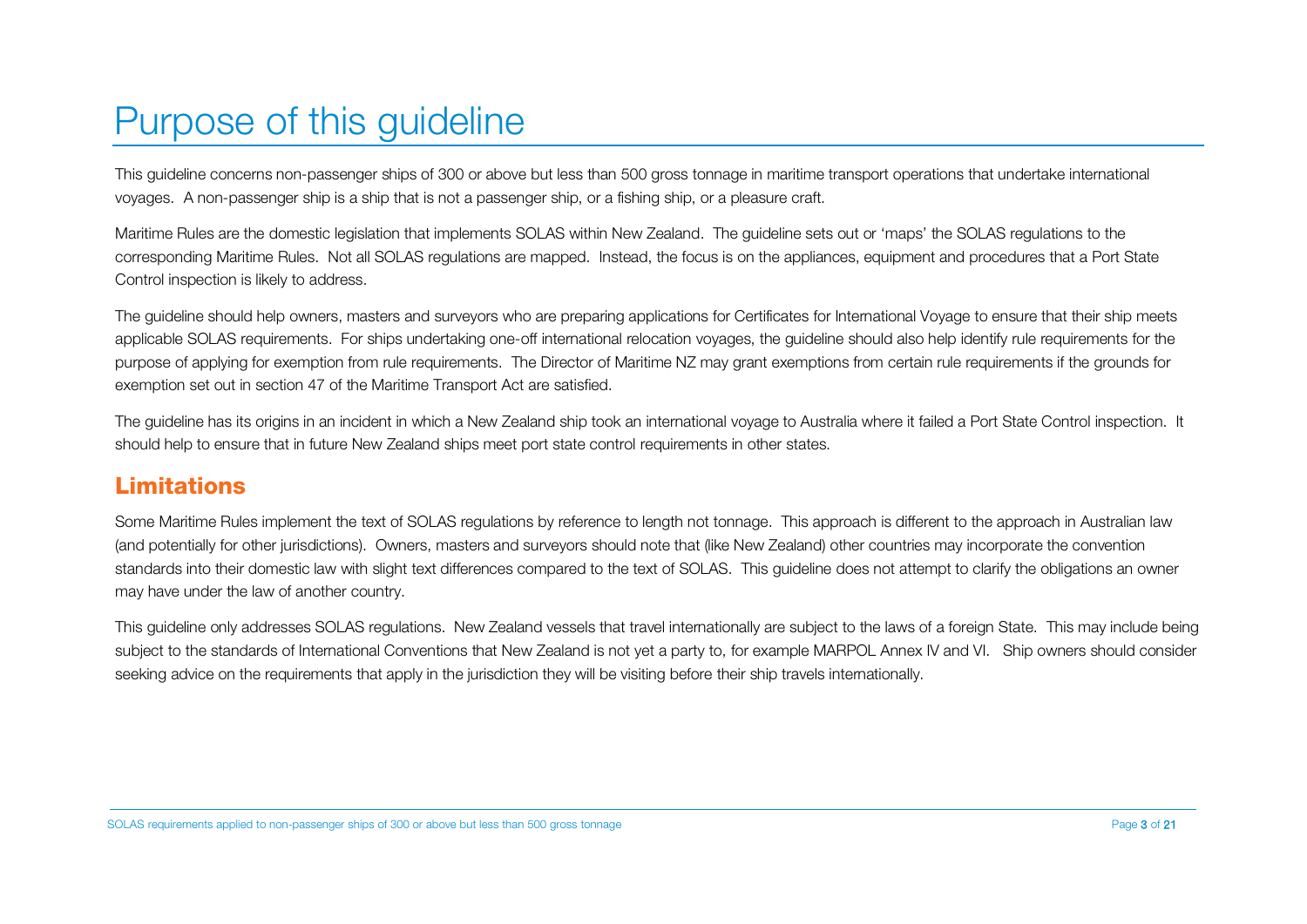# <span id="page-3-0"></span>Overview of SOLAS regulations

The following convention regulations apply to non-passenger ships of 300 or above but less than 500 gross tonnage.

<span id="page-3-1"></span>

| <b>Convention regulations that apply</b>                 | <b>Application</b>                                                                                                                                                                        |
|----------------------------------------------------------|-------------------------------------------------------------------------------------------------------------------------------------------------------------------------------------------|
| Chapter II-2, Regulation 19, Carriage of Dangerous Goods | All ships but flag state may reduce requirements for ships less than 500 gross tonnage                                                                                                    |
|                                                          | If so, this must be detailed on the document of compliance issued under regulation 19.4                                                                                                   |
| Chapter III, Life-saving Appliances and Arrangements     | Ships of 300 or above gross tonnage in case of regulations 6.2.1, 6.2.2, 8, 9,10, 19 and<br>35                                                                                            |
| Chapter IV, Radio Communication                          | Ships of 300 or above gross tonnage                                                                                                                                                       |
| Chapter V, Safety of Navigation                          | All ships but the administration may determine the extent to which regulations 15 to 28<br>apply to ships of less than 500 gross tonnage not engaged on international voyages             |
| Chapter VI, Carriage of Cargoes and Fuel Oils            | All ships but flag state may vary for vessels operating in sheltered waters if it considers<br>such requirements unreasonable or unnecessary and other effective measures are in<br>place |
| Chapter VII, Carriage of Dangerous Goods                 | All ships carrying dangerous goods                                                                                                                                                        |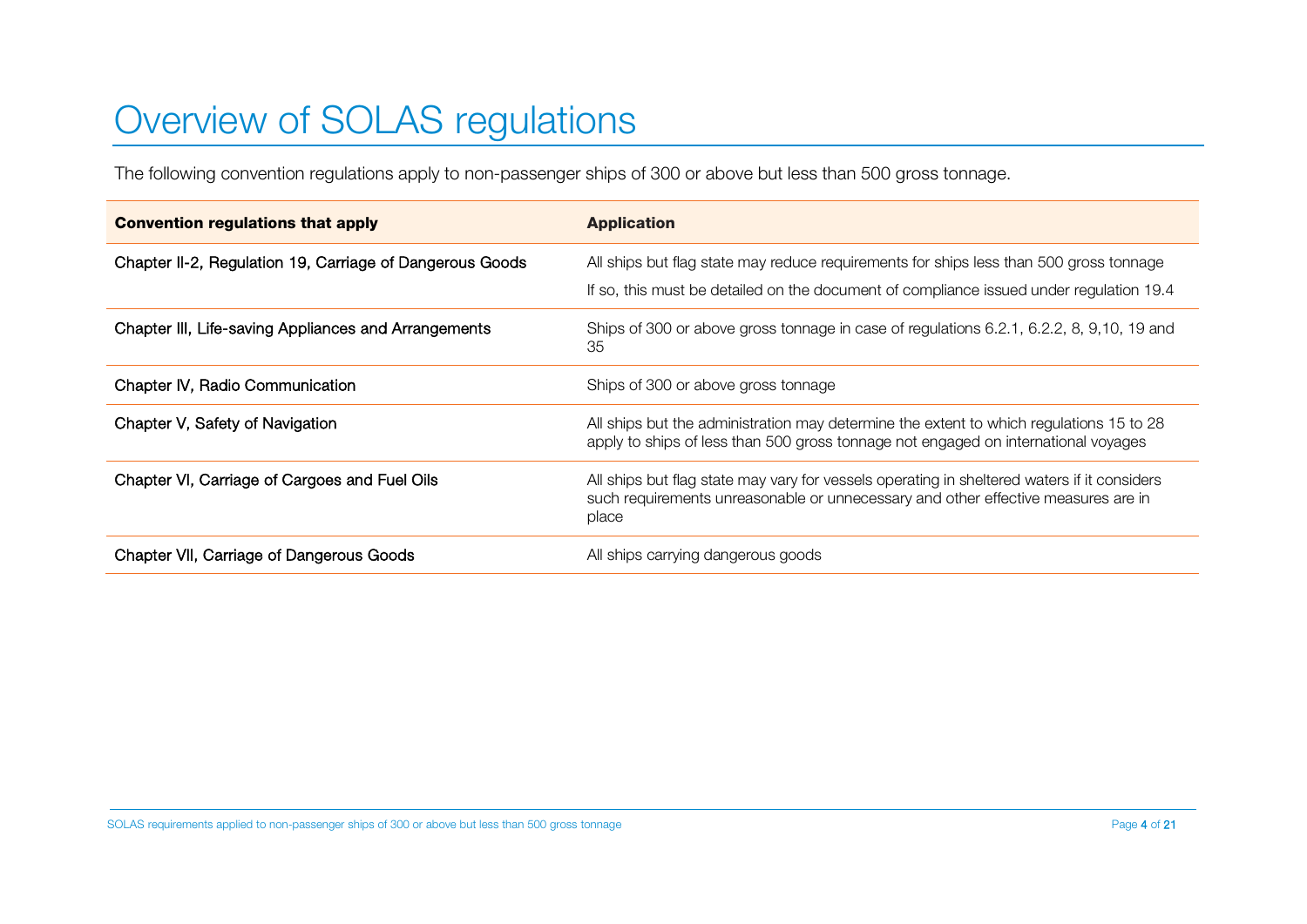# SOLAS requirements and rules

The table below identifies SOLAS regulations and the corresponding rule requirements that apply to the ships covered by this guidance.

Note: the table does not cover all applicable SOLAS regulations. The focus is on recent regulations and regulations that owners, masters and surveyor may overlook.

In the table, the term used for ships covered by this guidance (as explained above) is "subject ships".

| Area |                                                                                            | <b>Convention regulation</b>                                                                                                                                                                                                                                                                                                                                                                                                             | Maritime rule                                                                                                                                                                                                                                                                                         |
|------|--------------------------------------------------------------------------------------------|------------------------------------------------------------------------------------------------------------------------------------------------------------------------------------------------------------------------------------------------------------------------------------------------------------------------------------------------------------------------------------------------------------------------------------------|-------------------------------------------------------------------------------------------------------------------------------------------------------------------------------------------------------------------------------------------------------------------------------------------------------|
|      | Surveys and certificates                                                                   | SOLAS Chapter I, Regulation 9, requires radio installations required<br>by Chapters III and IV to be surveyed (initial, renewal and periodical).<br>Regulation 12 requires a Cargo Ship Safety Radio Certificate to be<br>issued to ships after initial or renewal surveys.                                                                                                                                                              | Rules 46.4, 46.8, 46.12, and 46.13(3) apply Regulations 9 and 12 to<br>subject ships - specifically, non-passenger ships of 300 gross<br>tonnage or more undertaking international voyages (see application in<br>rule 46.3(2)). Also see the supplementary notes on radio<br>communications page 20. |
|      |                                                                                            |                                                                                                                                                                                                                                                                                                                                                                                                                                          | Rule 43.6(1) enables Maritime NZ recognised radio surveyors to<br>conduct surveys for the issue of a Cargo Ship Radio Certificate.                                                                                                                                                                    |
| 2.   | Fire protection, fire<br>detection and fire<br>extinction - carriage of<br>dangerous goods | SOLAS Chapter II-2, Regulation 19. 2.1 requires cargo ships of less<br>than 500 gross tonnage to comply with the regulation's fire<br>protection, detection and extinction requirements for the carriage of<br>dangerous goods (where such goods are intended to be carried). A<br>document of compliance evidences this (regulation II-2/19.4) but the<br>administration may reduce requirements (and record these in the<br>document). | Rule 46.10A applies Regulation 19.2.1 to subject ships if they are 45<br>metres or more in length. Rule 46.13(7A) provides for the issue of a<br>document of compliance and rule 46.13(7B) for the form of the<br>document.                                                                           |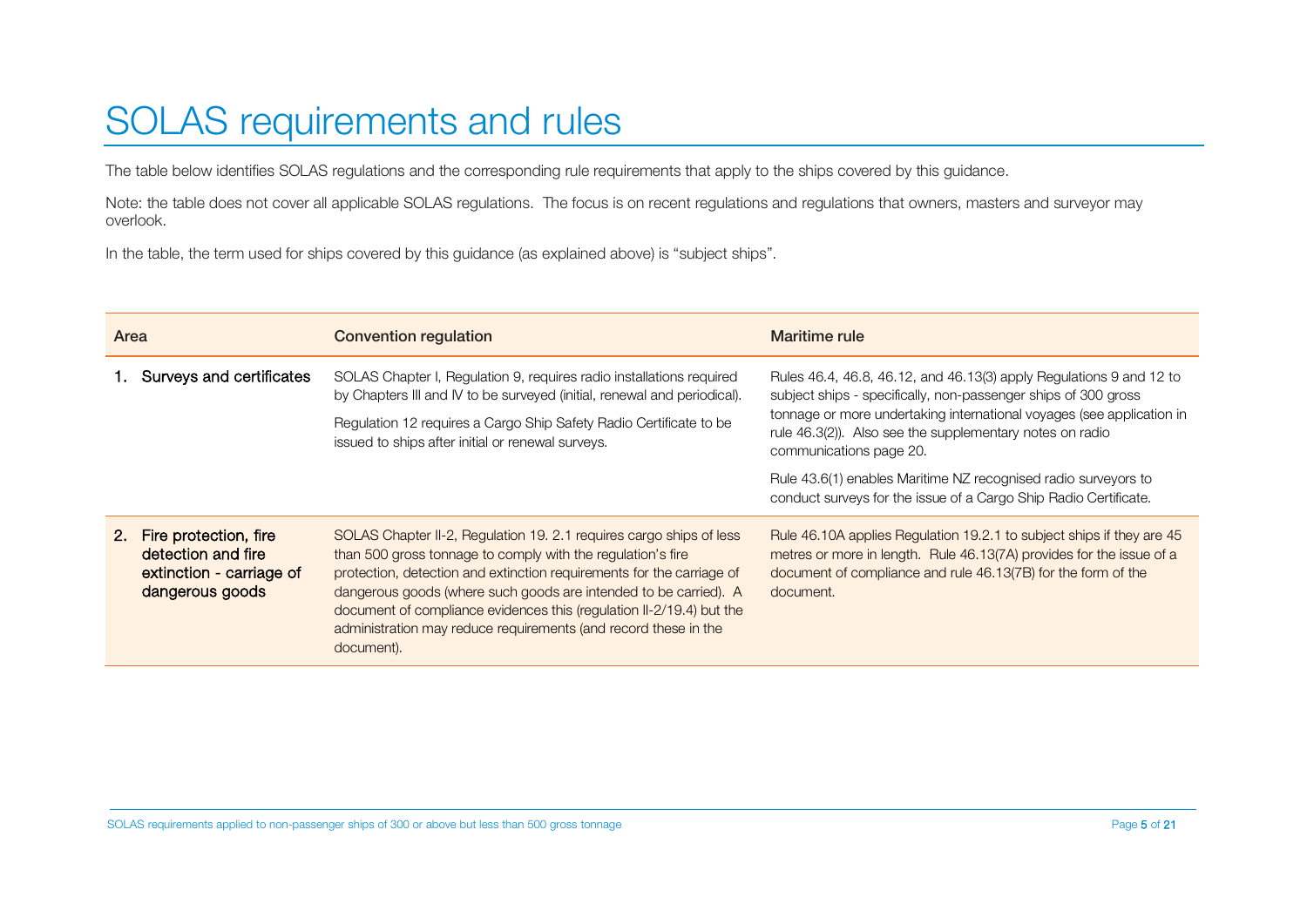| 3.1 Life-saving appliances<br>and arrangements | SOLAS Chapter III, Regulation 6.2.1, requires at least 2 VHF radios<br>for use in survival craft on board cargo ships of 300 or more but less<br>than 500 gross tonnage. Apparatus must conform to performance<br>standards for survival craft VHF radios (resolution A.809(19) as may<br>be amended, annex 1 or annex 2 as applicable, and resolution<br>MSC.149(77)). | No corresponding rule for subject ships but initial, periodic and<br>renewal radio surveys under rule 46.8 include radio installations used<br>in life-saving appliances.                                                                                                                 |
|------------------------------------------------|-------------------------------------------------------------------------------------------------------------------------------------------------------------------------------------------------------------------------------------------------------------------------------------------------------------------------------------------------------------------------|-------------------------------------------------------------------------------------------------------------------------------------------------------------------------------------------------------------------------------------------------------------------------------------------|
| 3.2 Life-saving appliances<br>and arrangements | SOLAS Chapter III, Regulation 6.2.2, requires at least 1 SAR locating<br>device (either radar transponder or AIS-SART) on board a cargo ship<br>of 300 and upwards but less than 500 gross tonnage                                                                                                                                                                      | Part 40C footnote 41 to Appendix 4 incorporates SOLAS Chapter IV<br>requirements for subject ships (via incorporation by reference in rule<br>40B.23). The Regulation IV/7.1.3 requirement for a SAR locating<br>device satisfies the Regulation III/6.2.2 requirement for subject ships. |
| 3.3 Life-saving appliances<br>and arrangements | SOLAS Chapter III, Regulation 8, requires muster list and emergency<br>instructions.                                                                                                                                                                                                                                                                                    | Rules 23.18, 23.19, and 23.20 reflect SOLAS requirements and apply<br>to subject ships - specifically, non-passenger ships of this size<br>operating in or beyond the coastal limit (by application of rule<br>provided for in rule 23.17).                                               |
| 3.4 Life-saving appliances<br>and arrangements | SOLAS Chapter III, Regulation 9, requires operating instructions in the<br>form of posters and signs on or in the vicinity of survival craft.                                                                                                                                                                                                                           | Under Part 23 there is no explicit requirement for posters and signs<br>but general safety system provisions of rule 19.42 are relevant.                                                                                                                                                  |
| 3.5 Life-saving appliances<br>and arrangements | SOLAS Chapter III, Regulation 10, requires efficient and effective<br>manning of survival craft.                                                                                                                                                                                                                                                                        | Rules 31.20 and 31.21 require subject ships to have sufficient crew<br>and sufficient qualified crew to deploy survival craft.                                                                                                                                                            |
|                                                |                                                                                                                                                                                                                                                                                                                                                                         | Rule 31.54 requires those designated to launch or take charge of<br>survival craft of subject ships to have demonstrated proficiency to do<br>SO.                                                                                                                                         |
| 3.6 Life-saving appliances<br>and arrangements | SOLAS Chapter III, Regulation 19, emergency training and drills.                                                                                                                                                                                                                                                                                                        | Requirements of rule 23.21 reflect SOLAS requirement and applies to<br>subject ships - specifically, non-passenger ships of this size operating<br>in or beyond the coastal limit (by application of rule provided for in rule<br>$23.17$ ).                                              |
| 3.7 Life-saving appliances<br>and arrangements | SOLAS Chapter III, Regulation 35, requires a training manual and on-<br>board training aids for life-saving appliances in the ship. The<br>regulation applies to all ships.                                                                                                                                                                                             | Rule 23.22 reflects elements of Regulation 35 (which is concerned<br>with the physical availability of training materials). The general safety<br>system requirements in rule 19.42 are relevant.                                                                                         |

SOLAS requirements applied to non-passenger ships of 300 or above but less than 500 gross tonnage Page 6 of 21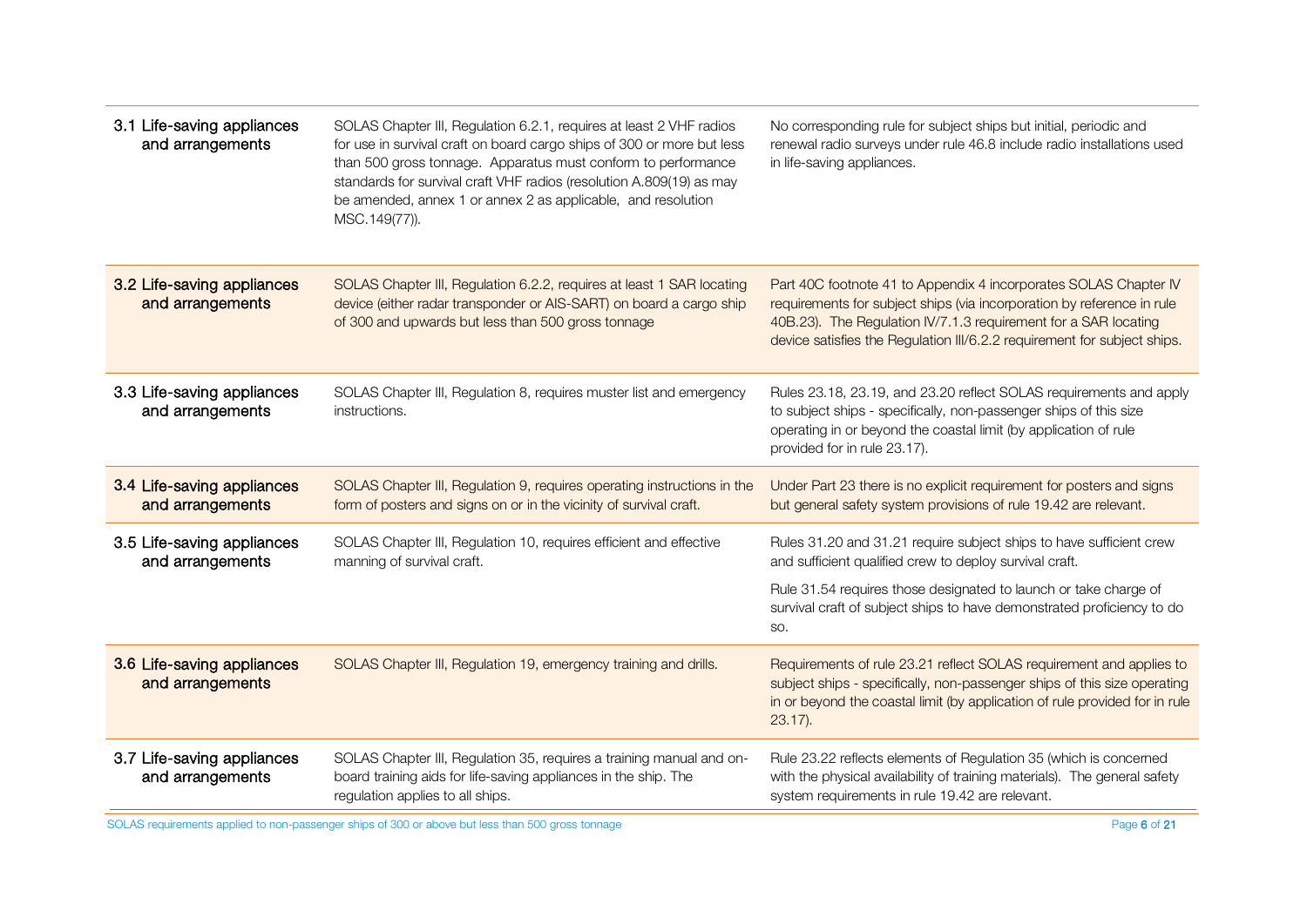| 4. Radio communications  | SOLAS Chapter IV, Regulation 1, applies all regulations in the chapter<br>to "cargo ships of 300 gross tonnage and upwards".                                                                                                                                                                                                                                                         | Rule 40B.23 applies all Chapter IV requirements to subject ships by<br>incorporation by reference via footnote 41 to Appendix 4 of Part 40C.                 |  |  |  |  |  |  |  |
|--------------------------|--------------------------------------------------------------------------------------------------------------------------------------------------------------------------------------------------------------------------------------------------------------------------------------------------------------------------------------------------------------------------------------|--------------------------------------------------------------------------------------------------------------------------------------------------------------|--|--|--|--|--|--|--|
| 5.1 Safety of navigation | SOLAS Chapter V, Regulation 19.2.2, requires ships of 150 gross<br>tonnage and upwards to be fitted with:<br>spare magnetic compass<br>daylight signalling device<br>Regulation 19.2.3 requires ships of 300 gross tonnage to be fitted<br>with:<br>echo-sounding device<br>radar<br>electronic plotting aid<br>speed and distance indicating device<br>transmitting heading device. | Rules 45.7 and 45.8 and rule 45.10 to 45.18A apply these<br>requirements to subject ships if they are 45 m or more in length.                                |  |  |  |  |  |  |  |
| 5.2 Safety of navigation | SOLAS Chapter V, Regulation 19.2.2, requires ships of 150 gross<br>tonnage and upwards to be fitted with a bridge navigational watch<br>alarm system.                                                                                                                                                                                                                                | Rule 40C.59A requires BNWAS to be fitted on subject ships<br>(specifically, non-passenger ships over 150 gross tonnage engaged<br>in international voyages). |  |  |  |  |  |  |  |
| 5.3 Safety of navigation | SOLAS Chapter V, Regulation 19.2.4, requires ships of 300 gross<br>Rule 40C.59C requires AIS on subject ships.<br>tonnage and upwards that undertake an international voyage to carry<br>AIS.                                                                                                                                                                                        |                                                                                                                                                              |  |  |  |  |  |  |  |
| 5.4 Safety of navigation | SOLAS Chapter V, Regulation 19-1, requires ships of 300 gross<br>Rule 40C.59B requires LRIT on subject ships.<br>tonnage and upwards on international voyages to be fitted with LRIT<br>to support maritime security.                                                                                                                                                                |                                                                                                                                                              |  |  |  |  |  |  |  |
| 5.5 Safety of navigation | SOLAS Chapter V, Regulation 21, International Code of Signals and<br>IAMSAR Manual to be carried on ships required to carry a radio<br>installation.                                                                                                                                                                                                                                 | Rule 25.4 requires the manual to be carried on subject ships -<br>specifically, any ship operating in the unlimited area.                                    |  |  |  |  |  |  |  |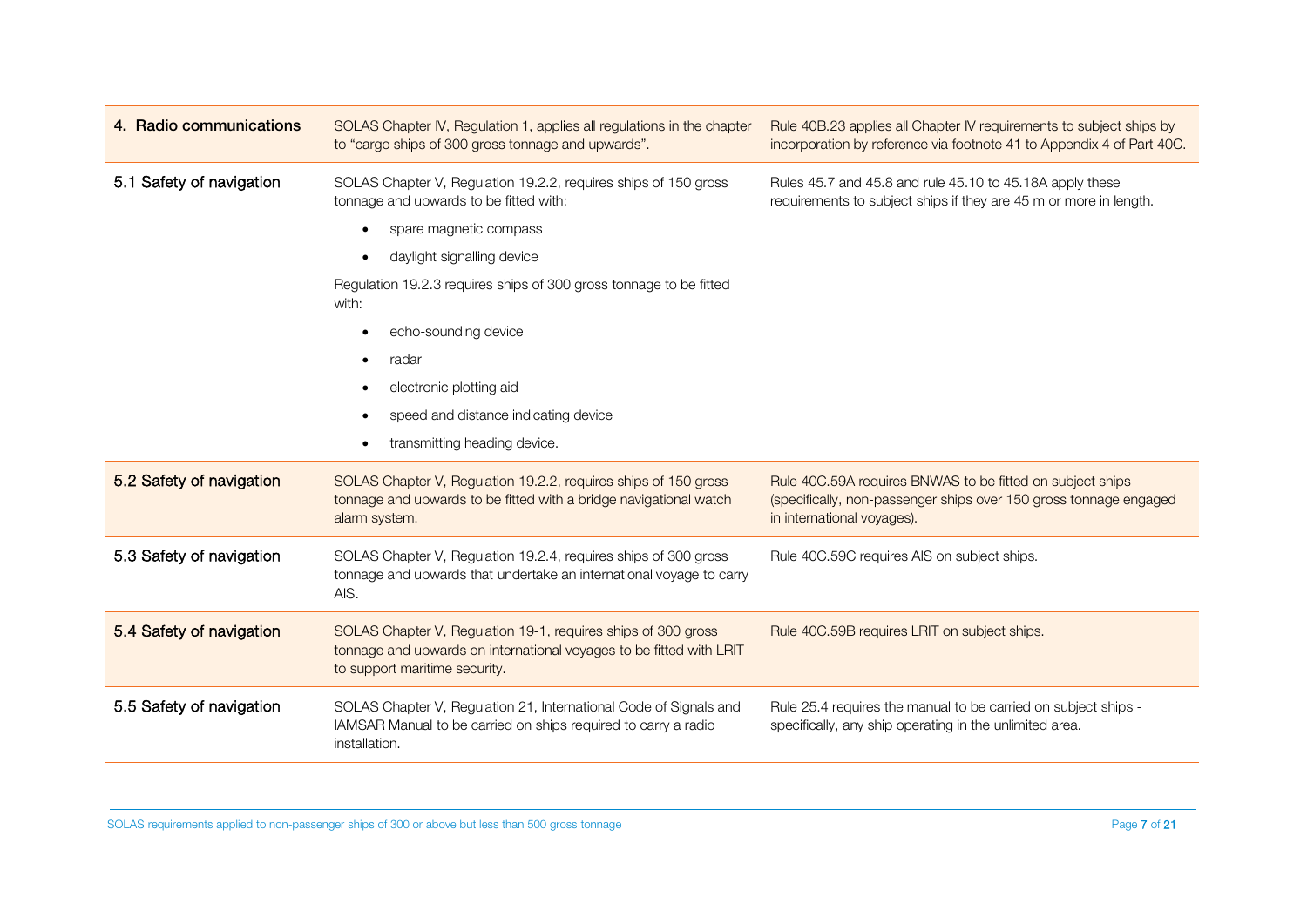| 5.6 Safety of navigation  | SOLAS Chapter V, Regulation 22, requires ships of not less than 55<br>metres in length to comply with specified bridge visibility standards.<br>Ship constructed on or after 01/01/17 must meet the standards in<br>full. Older ships must comply as far as practicable but structural<br>alterations or additional equipment is not required.                                                                                                                                                                                                        | No corresponding rule for subject ships<br>(Note, none of the existing New Zealand non-passenger ships of 300<br>or above but less than 500 gross tonnage are less than this length.)                                           |
|---------------------------|-------------------------------------------------------------------------------------------------------------------------------------------------------------------------------------------------------------------------------------------------------------------------------------------------------------------------------------------------------------------------------------------------------------------------------------------------------------------------------------------------------------------------------------------------------|---------------------------------------------------------------------------------------------------------------------------------------------------------------------------------------------------------------------------------|
| 5.7 Safety of navigation  | SOLAS Chapter V, Regulation 23, requires pilot transfer<br>arrangements.                                                                                                                                                                                                                                                                                                                                                                                                                                                                              | Rule 53.4 sets out duties on owners and masters to ensure all ships<br>that undertake a voyage where a pilot is required or likely to be<br>engaged have compliant pilot transfer arrangement (application in rule<br>$53.3$ ). |
| 5.8 Safety of navigation  | SOLAS Chapter V, Regulation 26, requires steering gear testing and<br>drills.                                                                                                                                                                                                                                                                                                                                                                                                                                                                         | Rule 23.23 applies Regulation 26 to subject ships - specifically, non-<br>passenger ships on voyages in or beyond the coastal limit.                                                                                            |
| 5.9 Safety of navigation  | SOLAS Chapter V, Regulation 27, requires nautical charts and<br>publications to be carried.                                                                                                                                                                                                                                                                                                                                                                                                                                                           | Rule 25.4 applies Regulation 27 to subject ships - specifically all<br>ships operating in the unlimited area.                                                                                                                   |
| 5.10 Safety of navigation | SOLAS Chapter V, Regulation 28.1, records of navigational activities<br>by all ships engaged in international voyages. Records to show<br>navigational activities and incidents which are of importance to the<br>safety of navigation in the logbook. The logbook entry must contain<br>sufficient detail to restore a complete record of the voyage in<br>accordance with the Guidelines for recording events related to<br>navigation (resolution A.916(22)).                                                                                      | Rule 23.54(5) applies Regulation 28.1 to subject ships if they are 45<br>m or more in length.                                                                                                                                   |
| 5.11 Safety of navigation | SOLAS Chapter V, Regulation 29 requires all ships to which Chapter<br>V applies (basically, all ships on all voyages) to be provided with an<br>illustrated table showing the life-saving signals found in Volume III of<br>the IAMSAR Manual and the International Code of Signals. This must<br>be available to the officer of the watch at all times. The signals must<br>be used by ships or persons in distress when communicating with:<br>life-saving stations; maritime rescue units; or aircraft engaged in<br>search and rescue operations. | Rule 23.48(6) applies Regulation 29 to subject ships if they are 45 m<br>or more in length.                                                                                                                                     |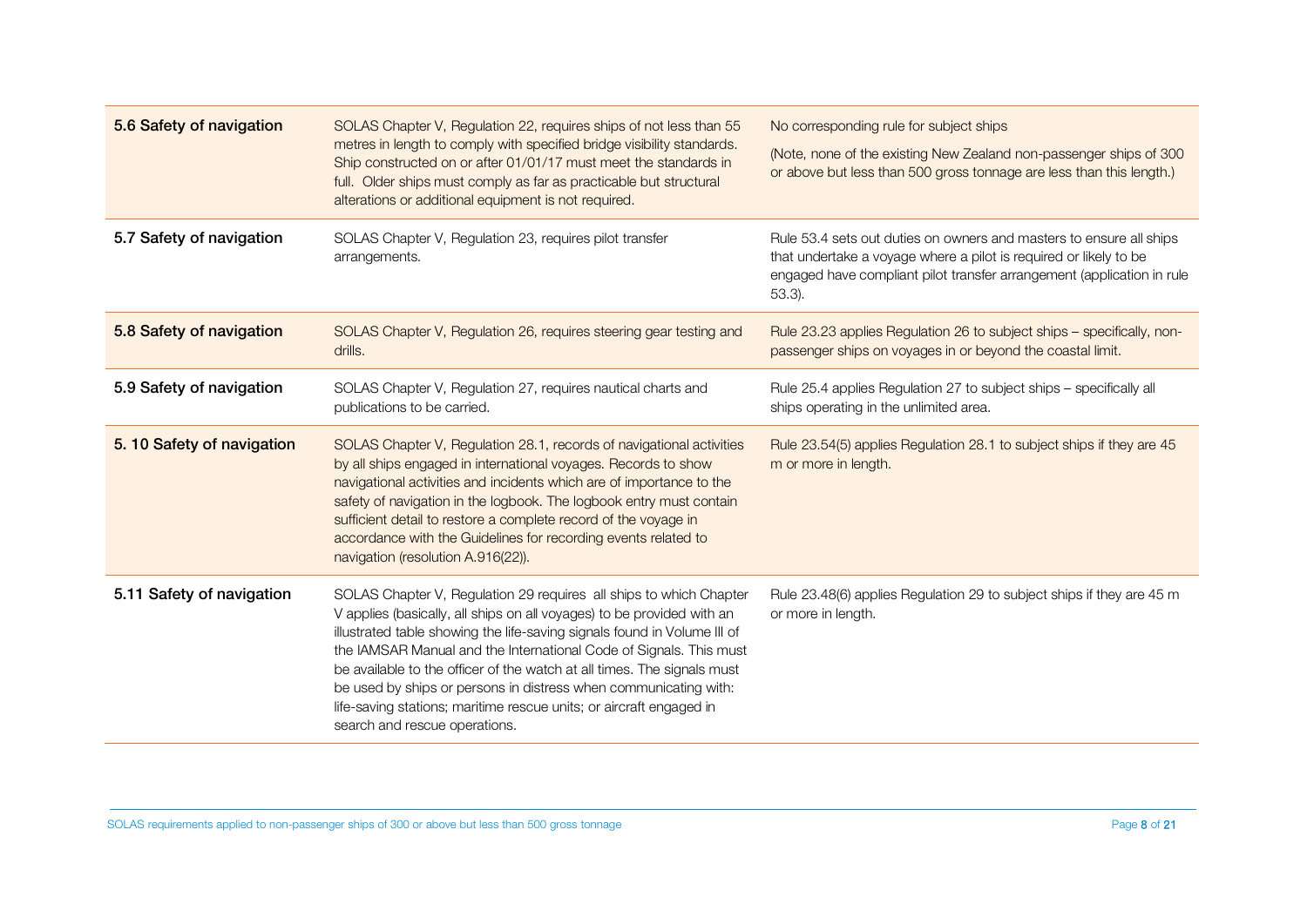| 5.12 Safety of navigation                         | SOLAS Chapter V, Regulation 34, safe navigation and avoidance of<br>dangerous situations (voyage plan).<br>The master of a ship must ensure that before a voyage commences,<br>the voyage has been planned in accordance with Regulation 34 of<br>Chapter V of SOLAS.                                                                                                                                                                                                                                          | Covered in rule 23.54A and applies to all New Zealand commercial<br>ships (general application of section 4 of Part 23).                                                                                                                                                                                                                                                                                                                                                                                                                                                          |  |  |  |
|---------------------------------------------------|----------------------------------------------------------------------------------------------------------------------------------------------------------------------------------------------------------------------------------------------------------------------------------------------------------------------------------------------------------------------------------------------------------------------------------------------------------------------------------------------------------------|-----------------------------------------------------------------------------------------------------------------------------------------------------------------------------------------------------------------------------------------------------------------------------------------------------------------------------------------------------------------------------------------------------------------------------------------------------------------------------------------------------------------------------------------------------------------------------------|--|--|--|
| 6. Carriage of cargoes and<br>fuel oil            | SOLAS Chapter VI, Regulation 1, applies regulations (dealing with<br>among other things, carriage of solid bulk and grain cargoes; cargo<br>information; stowage and securing; approved cargo securing<br>manuals; and provision of MSDSs for oil cargoes and oil fuel) to cargo<br>ships less than 500 gross tonnage. The flag state may, however,<br>take other effective measures if it considers such requirements<br>unreasonable or unnecessary.                                                         | Part 24B applies a number of Chapter VI requirements to all ships<br>carrying cargo (defined to exclude dry and liquid bulks, grain, timber<br>and livestock) and cargo units.<br>The MSDS requirement and prohibition of blending etc apply to<br>subject ships (Part 24C section 5) if they are 45 m or more in length.<br>Also general safety system requirements in rule 19.42 are relevant to<br>MSDS provision.                                                                                                                                                             |  |  |  |
| 7. Carriage of dangerous<br>goods                 | SOLAS Chapter VII, Regulation 2, applies Part A to carriage of DG in<br>packaged form to cargo ships of less than 500 gross tonnage;<br>Regulation 7-1 applies Part A-1 to carriage of DG in solid bulk form;<br>Regulation 9 applies Part B to chemical tankers of less than 500<br>gross tonnage; Regulation 12 applies Part C to gas carriers of less<br>than 500 gross tonnage; and Regulation 15 applies Part D to cargo<br>ships of less than 500 gross tonnage engaged in the carriage of INF<br>cargo. | Rule 24A.22 applies Chapter VII requirements to all ships on<br>international voyages that carry dangerous goods:<br>in packaged form (incorporating IMDG Code)<br>$\bullet$<br>in solid bulk form (incorporating the IMSBC Code)<br>$\bullet$<br>as liquid chemicals (incorporating the IBC Code and the<br>$\bullet$<br><b>BCH Code)</b><br>as liquefied gases (incorporating the IGC Code, the Gas<br>$\bullet$<br>Carrier Code, and the Code for Existing Ships Carrying<br>Liquefied Gases in Bulk)<br>as irradiated nuclear fuel (incorporating the INF Code).<br>$\bullet$ |  |  |  |
| 8. Special measures to<br>enhance maritime safety | SOLAS Chapter XI-1, Regulation 3, requires all cargo ships of 300<br>gross tonnage and upwards to have a ship identification number<br>(marked on the ship and inserted on SOLAS certificates).                                                                                                                                                                                                                                                                                                                | Rule 40C.4 applies Regulation 3 requirements to subject ships.                                                                                                                                                                                                                                                                                                                                                                                                                                                                                                                    |  |  |  |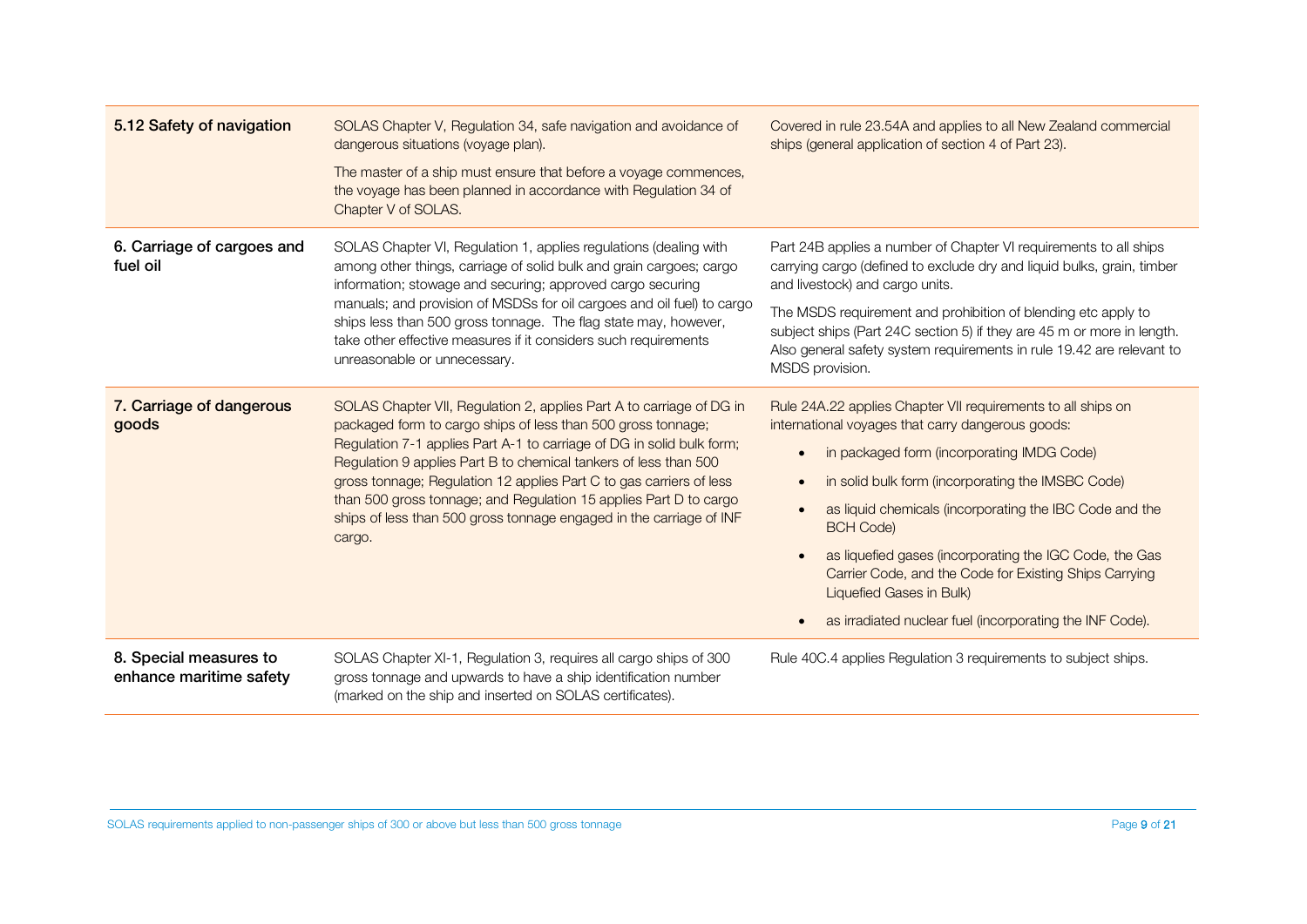# <span id="page-9-0"></span>Checklist: SOLAS requirements applied to non-passenger ships 300 – 500 GT

### Using the checklist

This checklist should help owners, masters and surveyors to ensure that their ship meets applicable SOLAS requirements when undertaking an international voyage. For ships undertaking one-off international relocation voyages, the checklist should also help identify rule requirements for the purpose of applying for exemption from rule requirements.

#### **Notes**

- The checklist applies to non-passenger ships of 300 or above but less than 500 gross tonnage.
- A 'non-passenger ship' is a ship that is not a passenger ship, or a fishing ship, or a pleasure craft.
- Supplementary quidance is indicated by \*\*. This covers cases where maritime rule requirements and SOLAS regulations are not aligned. For example, where Maritime Rules limit the application of certain SOLAS regulations to ships of 45 metres or more in length.
- In the checklist, the term used for ships covered is 'subject ships'.
- More detailed information on SOLAS regulations and rules requirements has been provided at the back of this guideline under the heading Supplementary guidance for owners, masters and surveyors. The checklist numbers and supplementary guidance references at the bottom right hand of the first column refer to this information.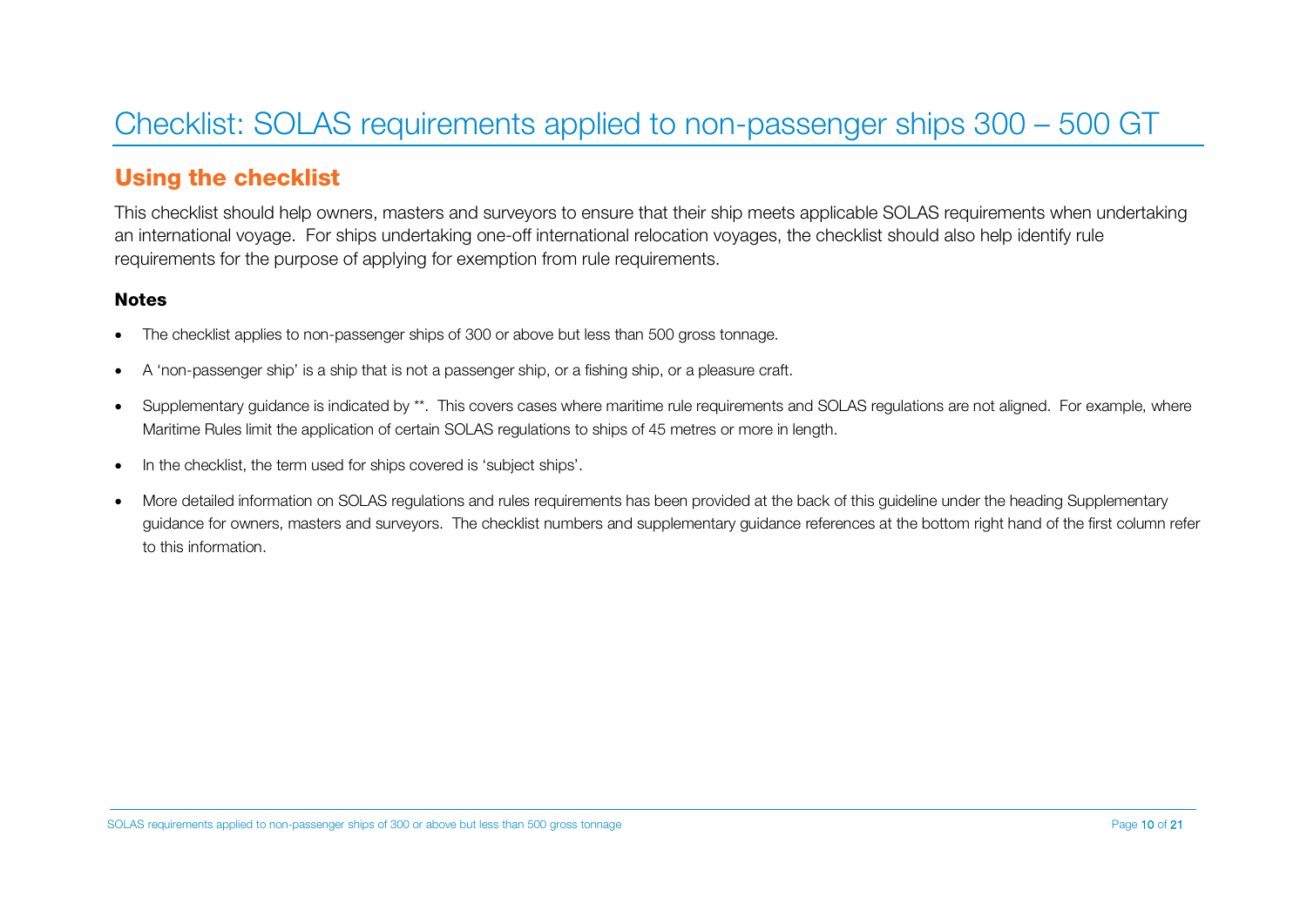| Operator:                        | Ship's name:   |
|----------------------------------|----------------|
|                                  | Length:        |
|                                  | Gross tonnage: |
| Contact details:                 | Date:          |
| Maritime NZ recognised surveyor: |                |
| <b>Operator Attendee(s):</b>     |                |

| 1. Survey and certification                                                                                 |     |            |            |          |  |
|-------------------------------------------------------------------------------------------------------------|-----|------------|------------|----------|--|
|                                                                                                             | Yes | <b>INo</b> | <b>INA</b> | Comments |  |
| Cargo Ship Safety Radio Certificate (Rules<br>$46.4$ , 46.8, 46.12 and 46.13(3); rule 43.6(1))<br><b>Ax</b> |     |            |            |          |  |
| Reference 1                                                                                                 |     |            |            |          |  |

| 2. Fire protection, fire detection and fire extinction - carriage of dangerous goods |      |           |           |                 |  |  |
|--------------------------------------------------------------------------------------|------|-----------|-----------|-----------------|--|--|
|                                                                                      | lYes | <b>No</b> | <b>NA</b> | <b>Comments</b> |  |  |
| Document of compliance for carriage of<br>dangerous goods (Rule 46.13(7A))           |      |           |           |                 |  |  |
| $***$                                                                                |      |           |           |                 |  |  |
| Reference 2                                                                          |      |           |           |                 |  |  |

\*\* = See supplementary guidance

SOLAS requirements applied to non-passenger ships of 300 or above but less than 500 gross tonnage Page 11 of 21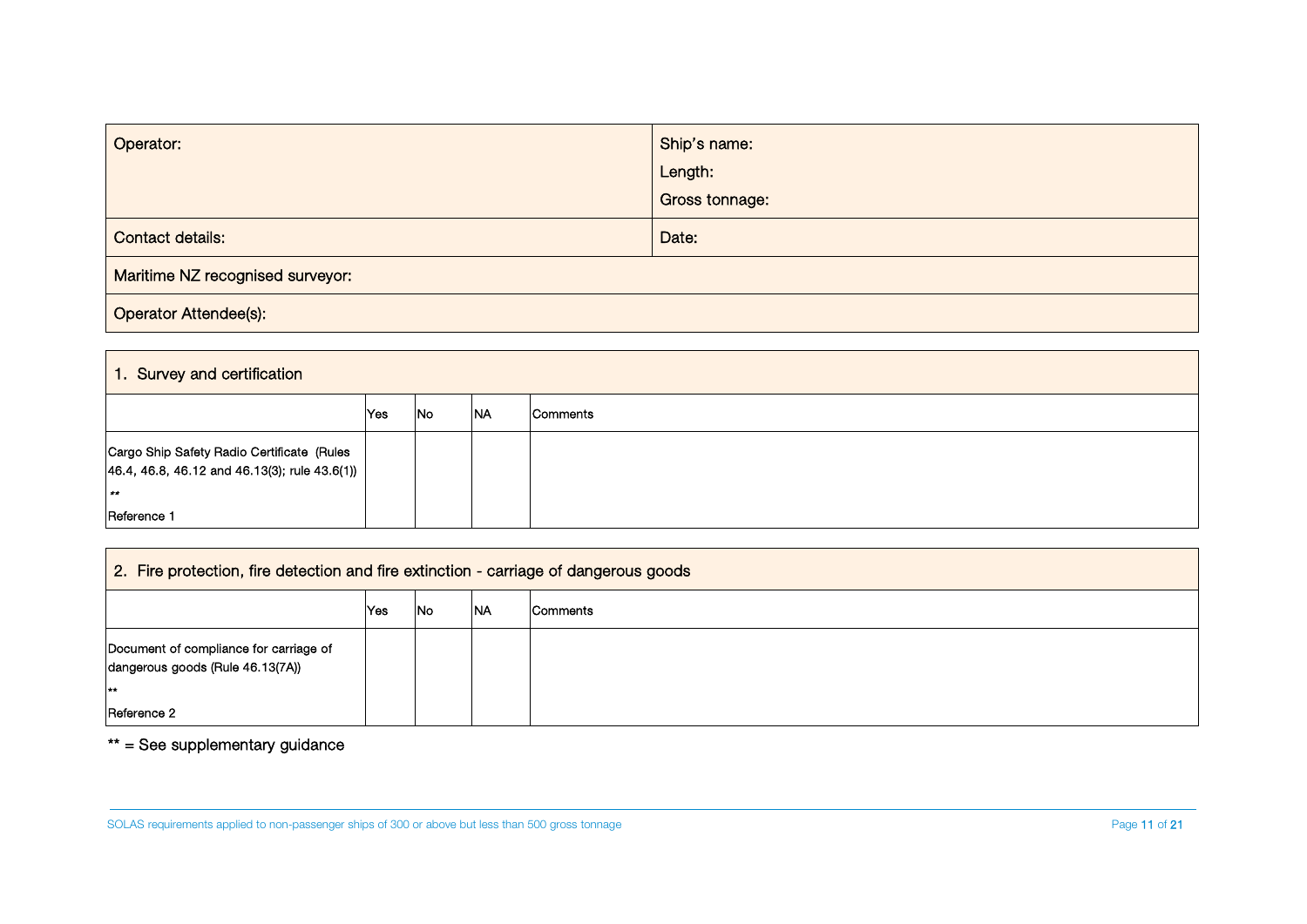| 3. Life-saving appliances and arrangements                                                                                                                                                                                                                                                                                          |     |    |           |          |  |
|-------------------------------------------------------------------------------------------------------------------------------------------------------------------------------------------------------------------------------------------------------------------------------------------------------------------------------------|-----|----|-----------|----------|--|
|                                                                                                                                                                                                                                                                                                                                     | Yes | No | <b>NA</b> | Comments |  |
| At least 2 VHF radios for use in survival craft<br>conforming to performance standard in<br>resolution A.809(19) as may be amended,<br>annex 1 or annex 2 as applicable, and<br>resolution MSC.149(77)). (SOLAS Chapter III,<br>Regulation 6.2.1)<br>$***$<br>Reference 3.1                                                         |     |    |           |          |  |
| At least 1 SAR locating device (either radar<br>transponder or AIS-SART) conforming in<br>case of transponder to performance<br>standard in resolution MSC 247(83)and<br>resolution A.809(19) as amended, and<br>resolution MSC 246(83) in the case of AIS-<br>SART (SOLAS Chapter III, Regulation 6.2.2)<br>$***$<br>Reference 3.2 |     |    |           |          |  |
| Muster list and emergency<br>instructions (Rules 23.18, 23.19, and<br>23.20)<br>Reference 3.3                                                                                                                                                                                                                                       |     |    |           |          |  |
| Operating instructions in form of posters and<br>signs on or in the vicinity of survival craft<br>(Rule 19.42)<br>$***$<br>Reference 3.4                                                                                                                                                                                            |     |    |           |          |  |

\*\* = See supplementary guidance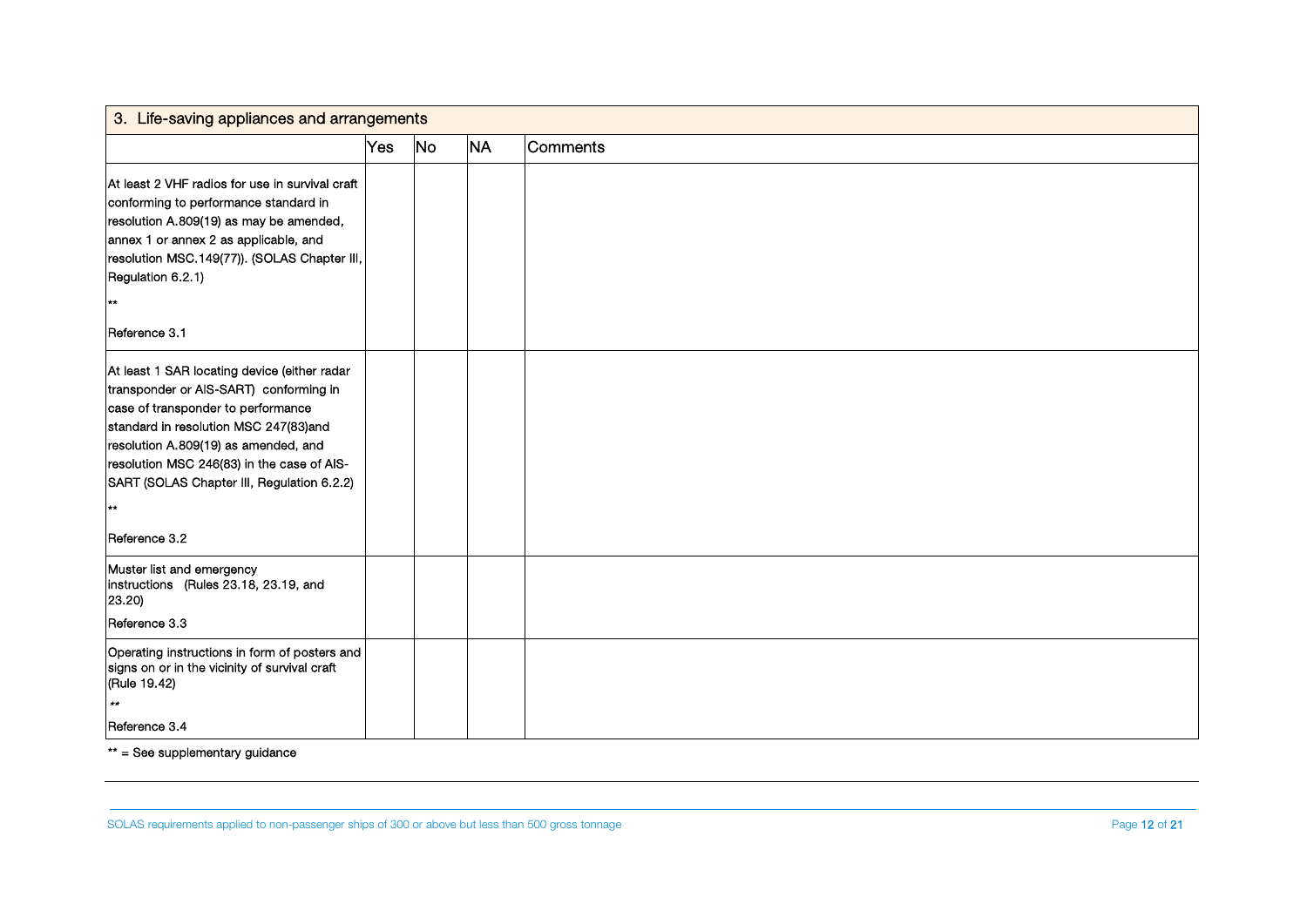| 3. Life-saving appliances and arrangements                                                                                    |     |           |           |          |  |
|-------------------------------------------------------------------------------------------------------------------------------|-----|-----------|-----------|----------|--|
|                                                                                                                               | Yes | <b>No</b> | <b>NA</b> | Comments |  |
| Efficient and effective manning of survival<br>craft (Rules 31.20, and 31.21)<br>Reference 3.5                                |     |           |           |          |  |
| Emergency training and drills (Rule 31.21)<br>Reference 3.6                                                                   |     |           |           |          |  |
| Training manual and on-board training aids<br>for life-saving appliances (Rule 31.22; rule<br>19.42<br>$***$<br>Reference 3.7 |     |           |           |          |  |

# 4. Radio communications Yes No NA Comments Radio communication regulations in SOLAS Chapter IV (footnote 41 to Appendix 4 of Part 40C) \*\* Reference 4

\*\* = See supplementary guidance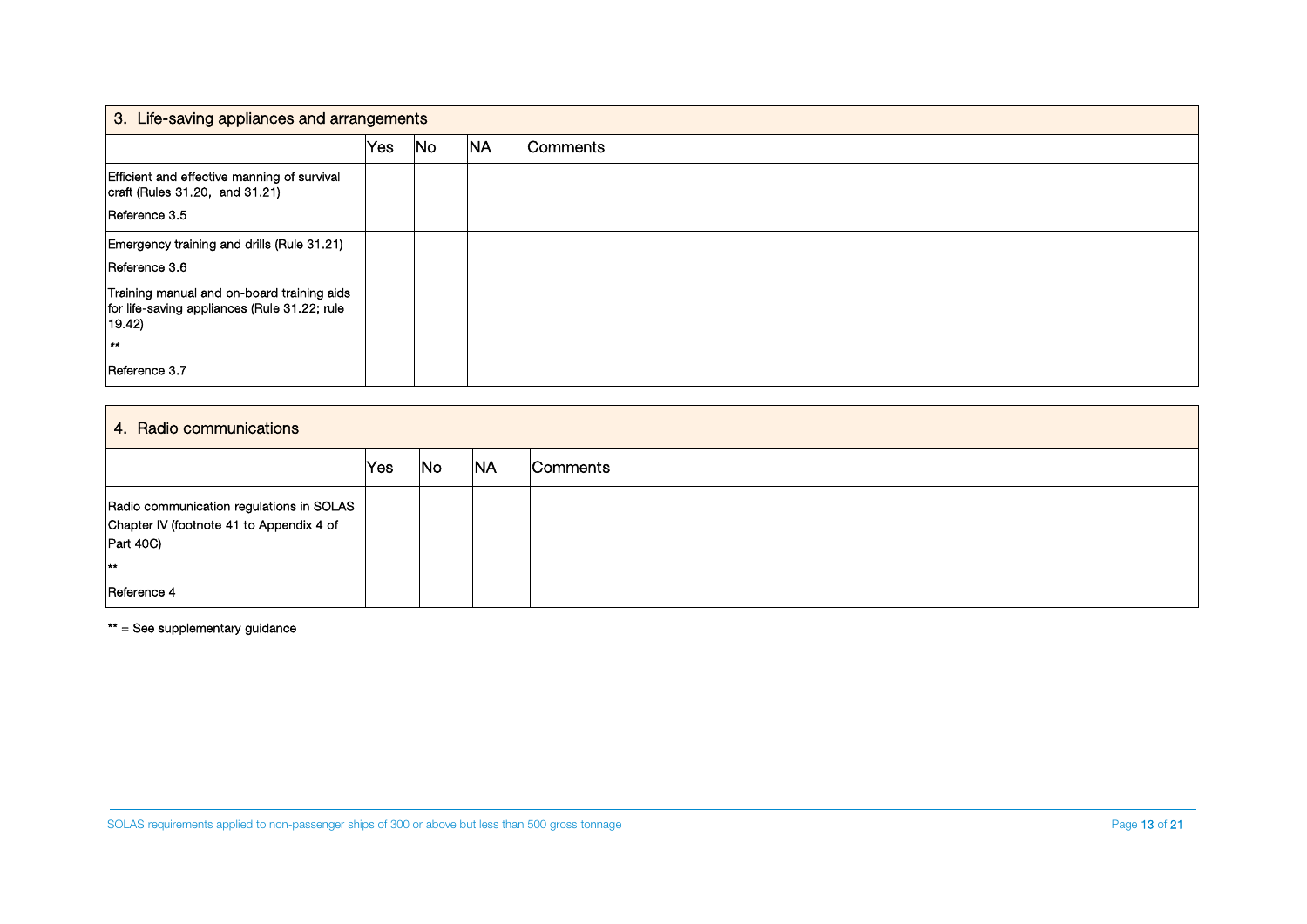### 5. Safety of navigation

|                                                                | Yes | <b>No</b> | <b>NA</b> | Comments |
|----------------------------------------------------------------|-----|-----------|-----------|----------|
|                                                                |     |           |           |          |
| Spare magnetic compass                                         |     |           |           |          |
| Daylight signaling device                                      |     |           |           |          |
| Echo-sounding device                                           |     |           |           |          |
| Radar                                                          |     |           |           |          |
| Electronic plotting aid                                        |     |           |           |          |
| Speed and distance indicating device                           |     |           |           |          |
| Transmitting heading device.                                   |     |           |           |          |
| Rules 45.7 and 45.8 and rules 45.10 to<br>45.18A)              |     |           |           |          |
| $\star\star$                                                   |     |           |           |          |
| Reference 5.1                                                  |     |           |           |          |
| Bridge navigational watch alarm system<br>(Rule 40C.59A)       |     |           |           |          |
| Reference 5.2                                                  |     |           |           |          |
| AIS (Rule 40C.59C)                                             |     |           |           |          |
| Reference 5.3                                                  |     |           |           |          |
| LRIT (Rule 40C.59B)                                            |     |           |           |          |
| Reference 5.4                                                  |     |           |           |          |
| International Code of Signals and<br>IAMSAR Manual (Rule 25.4) |     |           |           |          |
| Reference 5.5                                                  |     |           |           |          |

SOLAS requirements applied to non-passenger ships of 300 or above but less than 500 gross tonnage **Page 14** of 21 of 21 of 21 of 21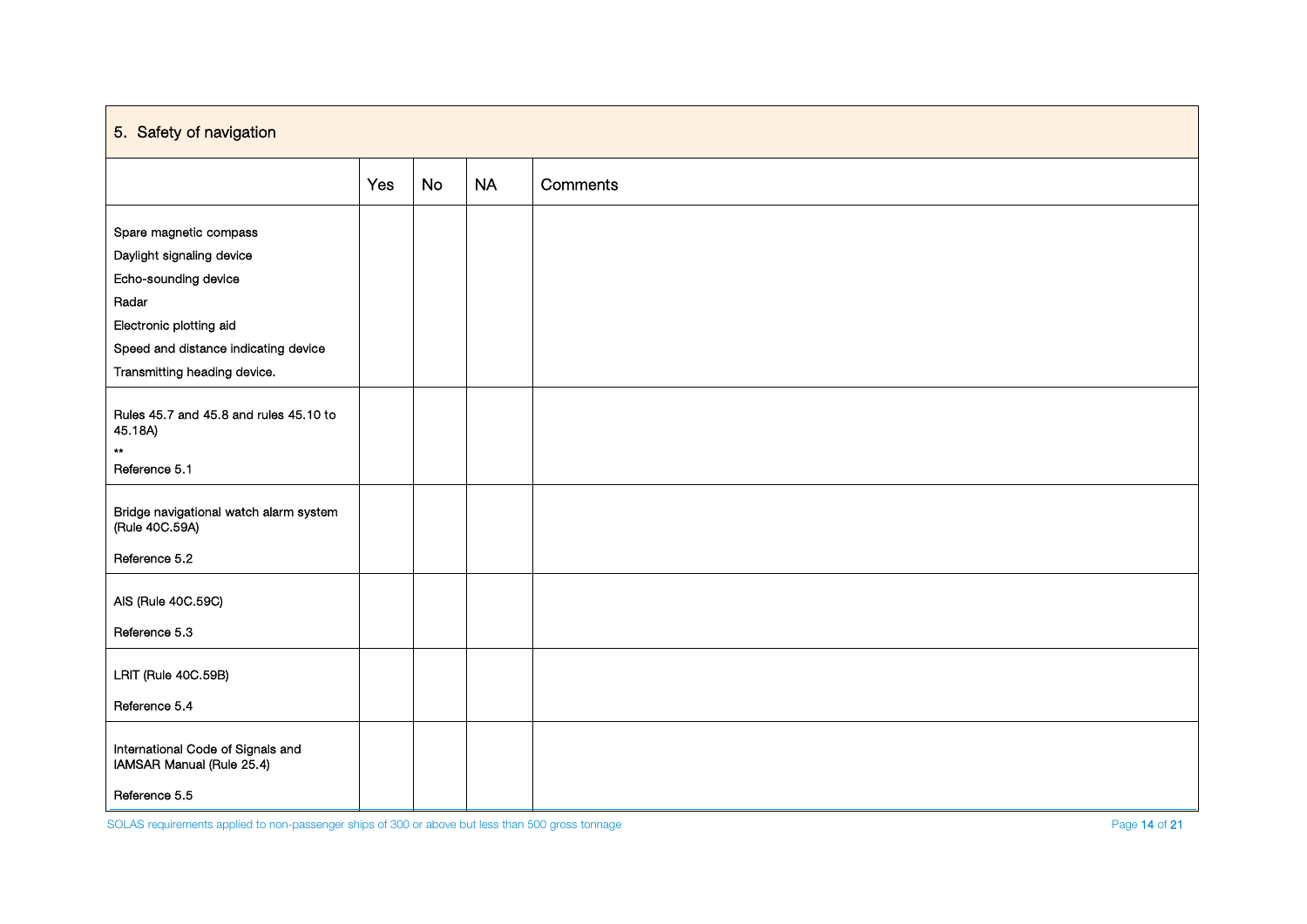### 5. Safety of navigation

|                                                                                                                                                                                       | Yes | <b>No</b> | <b>NA</b> | Comments |
|---------------------------------------------------------------------------------------------------------------------------------------------------------------------------------------|-----|-----------|-----------|----------|
| Bridge visibility meets regulation V/22 (no<br>rule)<br>$***$<br>Reference 5.6                                                                                                        |     |           |           |          |
| Pilot transfer arrangements (Rule 53.4)<br>Reference 5.7                                                                                                                              |     |           |           |          |
| Steering gear testing and drills (Rule<br>23.23)<br>Reference 5.8                                                                                                                     |     |           |           |          |
| Nautical charts and publications (Rule<br>25.4)<br>Reference 5.9                                                                                                                      |     |           |           |          |
| Records of navigational activities (Rule<br>23.54(5)<br>Reference 5.10                                                                                                                |     |           |           |          |
| Illustrated table showing the life-saving<br>signals found in Volume III of the IAMSAR<br>Manual and the International Code of<br>Signals. (Rule 23.48(6))<br>$***$<br>Reference 5.11 |     |           |           |          |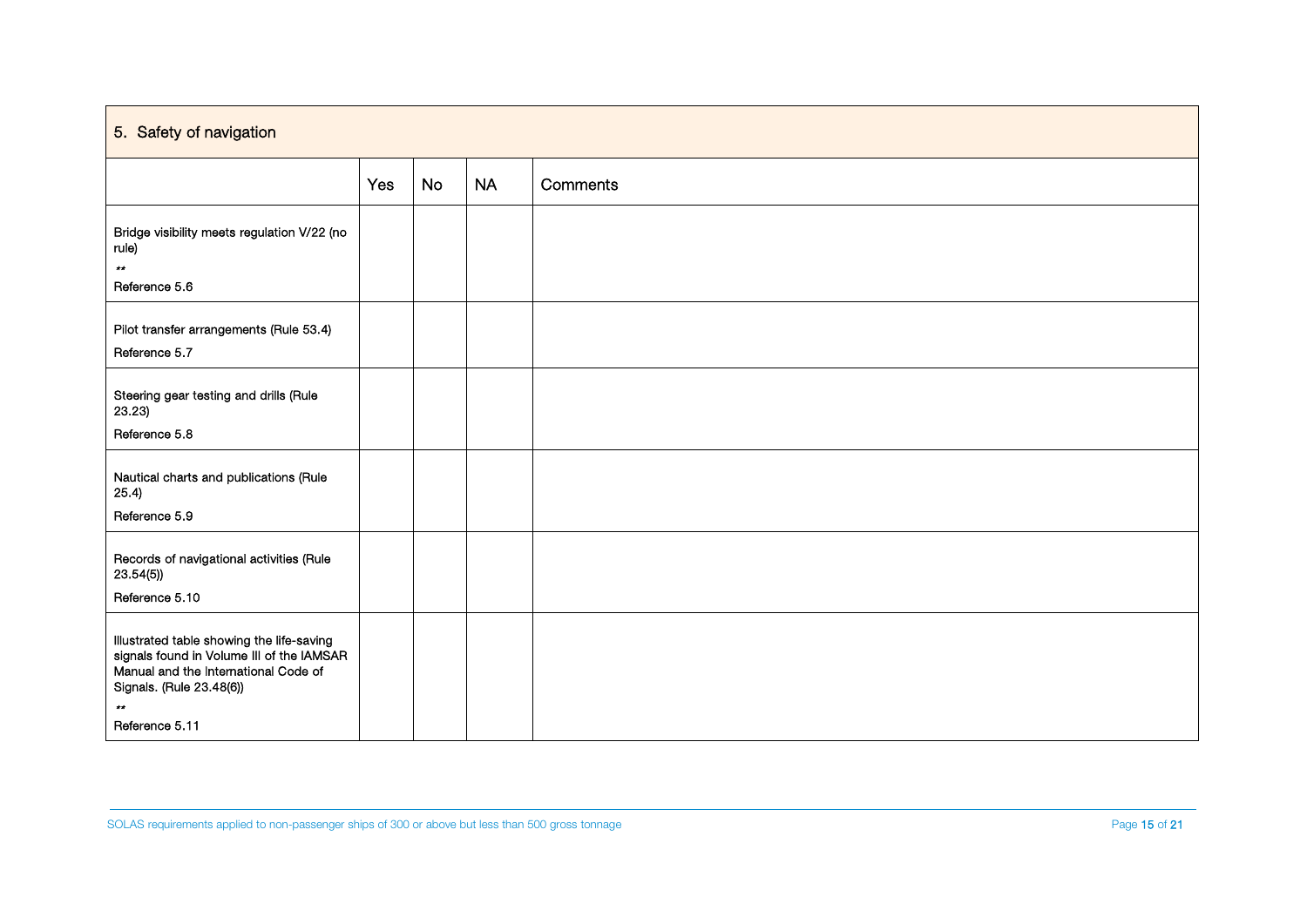## 5. Safety of navigation

|                           | Yes | <b>No</b> | <b>NA</b> | Comments |
|---------------------------|-----|-----------|-----------|----------|
| Voyage plan (Rule 23.54A) |     |           |           |          |
| Reference 5.12            |     |           |           |          |

\*\* See supplementary guidance

| 6. Carriage of cargoes and fuel oil                            |     |           |           |          |  |
|----------------------------------------------------------------|-----|-----------|-----------|----------|--|
|                                                                | Yes | <b>No</b> | <b>NA</b> | Comments |  |
| Grain cargoes (Part 24C, Section 1)                            |     |           |           |          |  |
| Solid bulk cargoes other than grain (Part<br>24C, Section 2)   |     |           |           |          |  |
| Cargo information (Part 24B)                                   |     |           |           |          |  |
| Stowage and securing (Part 24B)                                |     |           |           |          |  |
| Approved cargo securing manuals (Part<br>24B)                  |     |           |           |          |  |
| MSDSs for oil cargoes and oil fuel (Part<br>24C, Section 5) ** |     |           |           |          |  |
| Reference 6                                                    |     |           |           |          |  |

\*\* See supplementary guidance

SOLAS requirements applied to non-passenger ships of 300 or above but less than 500 gross tonnage Page 16 of 21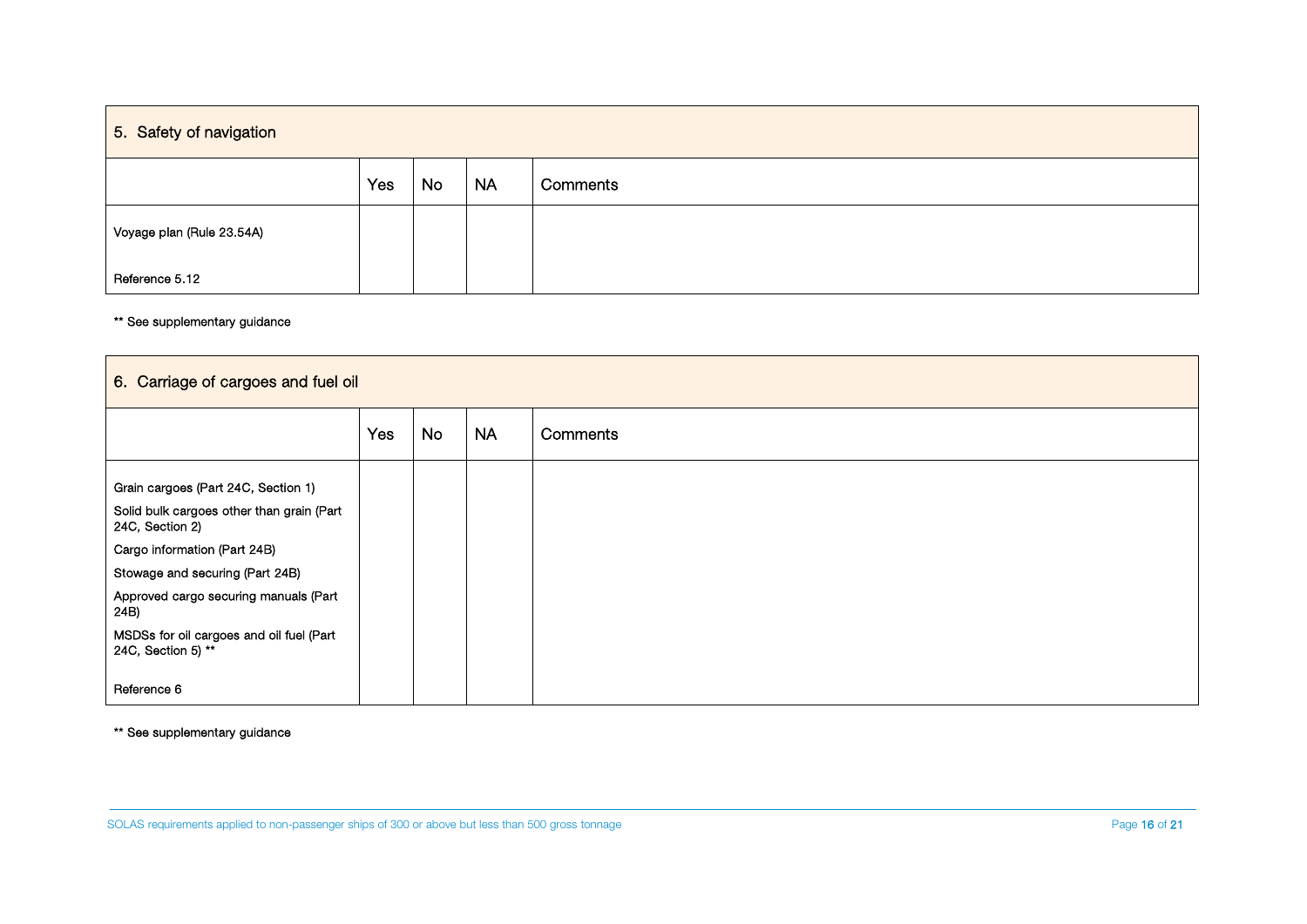### 7. Carriage of dangerous goods

|                                                                                                                                                  | Yes | <b>No</b> | <b>NA</b> | Comments |
|--------------------------------------------------------------------------------------------------------------------------------------------------|-----|-----------|-----------|----------|
| Carriage of DG in packaged form<br>Carriage of DG in solid bulk form<br>Chemical tankers<br>Gas carriers<br>Carriage of INF cargo<br>Reference 7 |     |           |           |          |

### 8. Special measures to enhance maritime safety

|                                         | Yes | <b>No</b> | NA | Comments |
|-----------------------------------------|-----|-----------|----|----------|
| Ship identification number (Rule 40C.4) |     |           |    |          |
| Reference 7                             |     |           |    |          |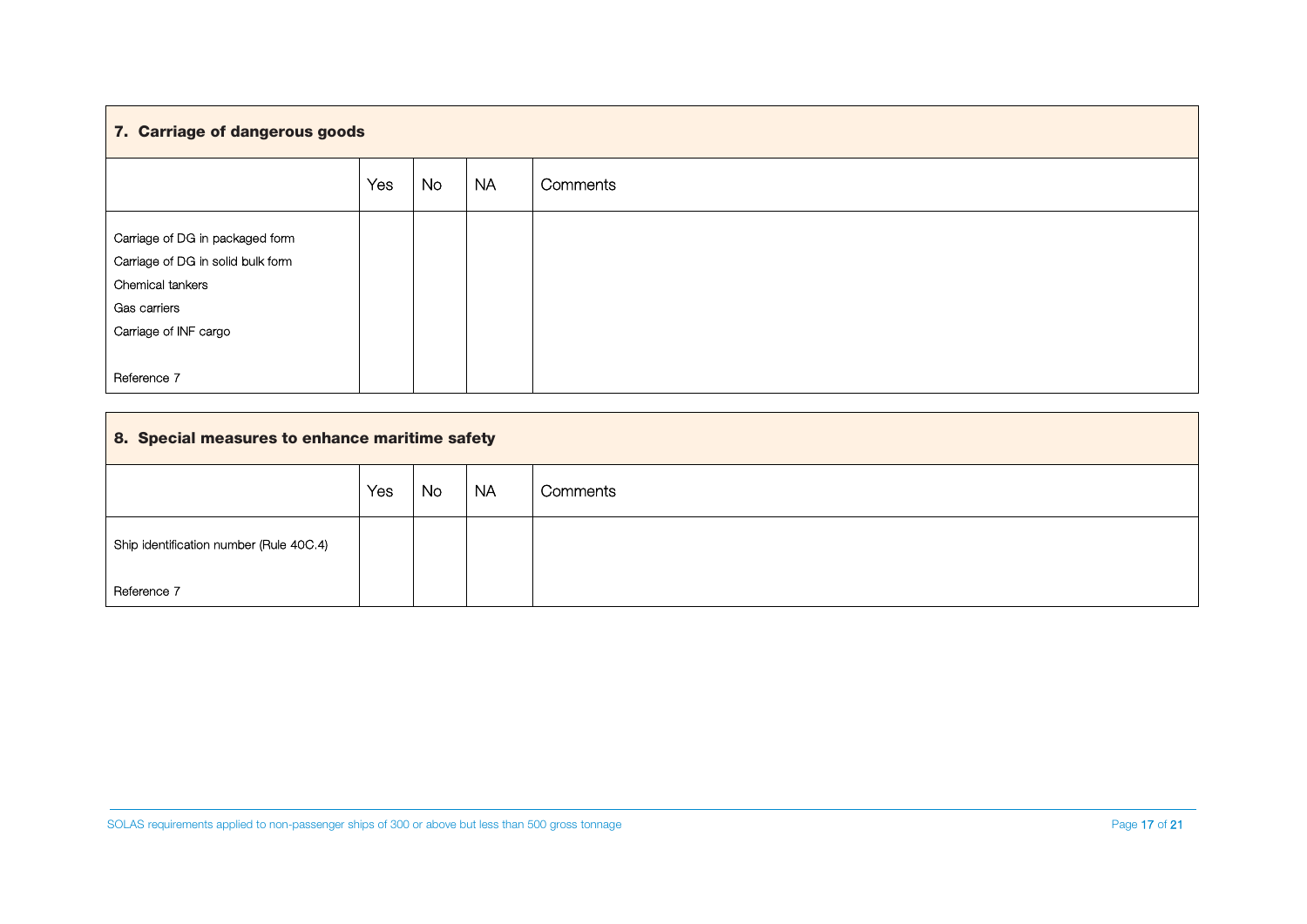# <span id="page-17-0"></span>Supplementary guidance for owners, masters and surveyors

#### 1. Survey and certificates

#### Cargo Ship Safety Radio Certificate (Rules 46.4, 46.8, 46.12 and 46.13(3); rule 43.6(1))

Under Part 46, a survey for the issue of a Cargo Ship Safety Radio Certificate may be undertaken by a surveyor working for a 'recognised organisation'. Five class societies have entered into a memorandum of understanding (MoU) with the Director of Maritime NZ for conducting SOLAS surveys and issuing SOLAS certificates - LR, BV, ABS, GL/DNV, and NKK. The Director or an authorised person (an employee of an RO who holds the appropriate delegation from the Director) issues the certificate.

A Maritime NZ recognised radio surveyor may conduct a survey for a Cargo Ship Safety Radio Certificate under rule 43.6(1). The certificate is issued by the Director.

Reference 1

#### 2. Fire protection, fire detection and fire extinction - carriage of dangerous goods

#### Document of compliance for carriage of dangerous goods (Rule 46.13(7A))

There is a gap between the rule, which applies only to ships if they are 45 m or more in length, and the application of Regulation II-2/19.2.1 to cargo ships of less than 500 gross tonnage, subject to any reduced requirements set by the flag state.

While some subject ships may be 45 m or more in length and therefore covered by the rule, others may not. If they are less than 45 m in length the surveyor should determine whether the cargo spaces are covered by the SOLAS regulation. These are detailed in regulation 19.2.2: spaces intended for the carriage of DGs in packaged or solid bulk form.

If the surveyor determines that a ship less than 45 m in length is subject to the SOLAS requirement, they should contact Maritime NZ for further advice.

#### Reference 2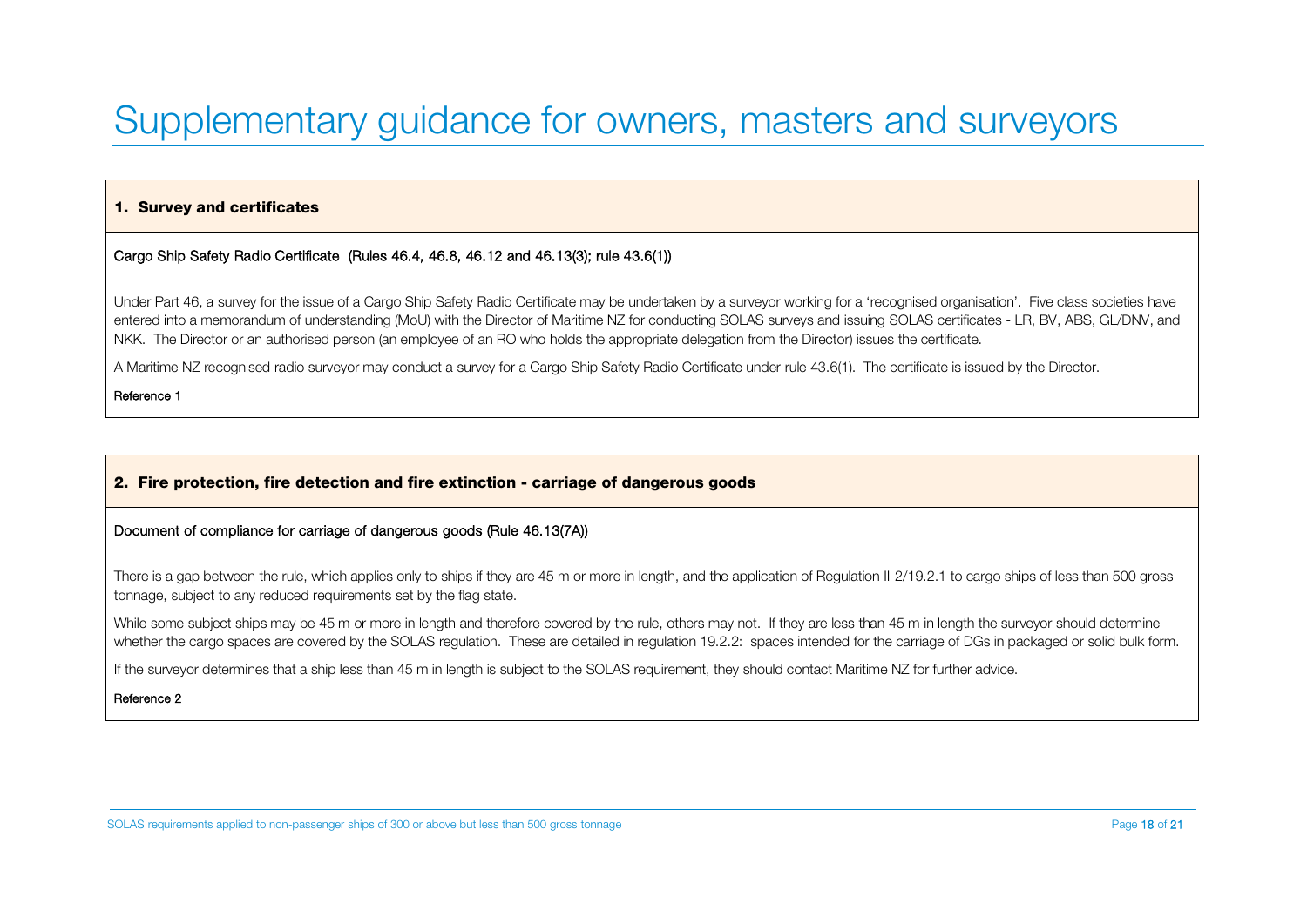#### 3. Life-saving appliances and arrangements

#### At least 2 VHF radios for use in survival craft conforming to performance standard in resolution. A.809(19) (SOLAS Chapter III, Regulation 6.2.1)

This requirement is not supported by the rule and owners and masters should ensure that survival craft VHF radios are on board.

The surveyor should verify that the radios meet the relevant performance standard for survival craft VHF radios. (Resolution A.809(19) as may be amended, annex 1 or annex 2 as applicable, and resolution MSC.149(77)).

#### Reference 3.1

#### At least 1 SAR locating device (either radar transponder or AIS-SART) conforming in case of transponder to performance standard in res. MSC 247(83)and res. A.809(19)as amended, and res. MSC 246(83) in the case of AIS-SART (SOLAS Chapter III, Regulation 6.2.2)

The Regulation IV/7.1.3 requirement for a SAR locating device satisfies the Regulation III/6.2.2 requirement for subject ships. See Part 40C footnote 41 to Appendix 4, which incorporates SOLAS Chapter IV requirements for subject ships (via incorporation by reference in rule 40B.23).

#### Reference 3.2

#### Operating instructions in form of posters and signs on or in the vicinity of survival craft (Rule 19.42)

Under Part 23, there is not explicit requirement for posters and signs but Maritime NZ considers operating instructions in this form are within the general safety system provisions of rule 19.42.

Owners and masters should ensure these are provided on or near survival craft and survevors should carry out a visual check of survival craft locations to verify that posters and signs appear in these places.

#### Reference 3.4

#### On board training manual and training aids (Rule 23.22; rule 19.42 )

Rule 23.22 implies or assumes the availability of manuals and training aids on board. Maritime NZ considers that making these aids available are within the general safety system requirements of rule 19.42

Owners and masters should ensure that manuals and training aids are on board and that they cover all the topics specified in SOLAS Regulation III/35.3.

Surveyors should verify the availability of these materials and examine them to determine that they cover all the topics referred in the SOLAS regulation.

#### Reference 3.7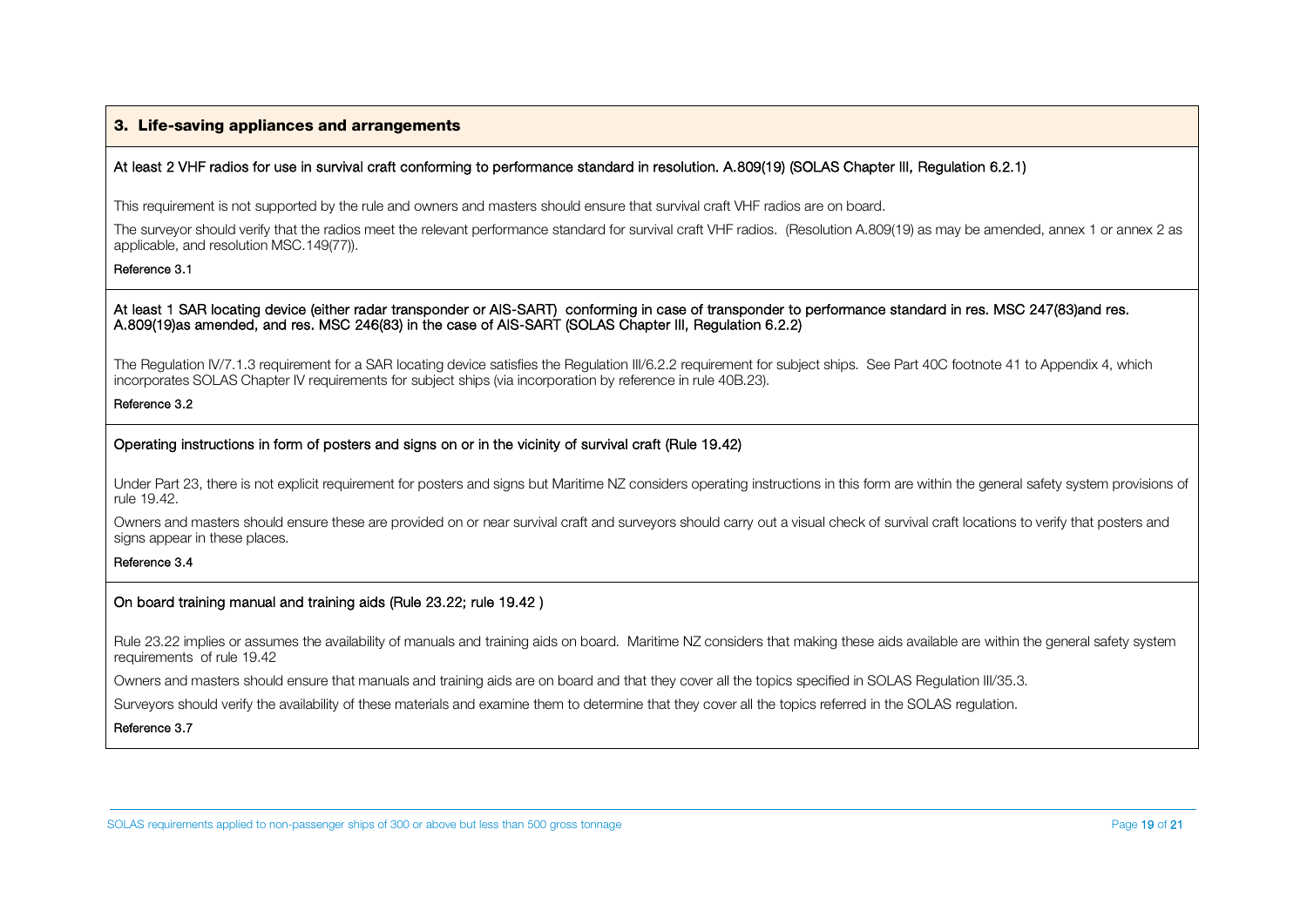#### 4. Radio communications

#### Radio communication regulations in SOLAS Chapter IV (footnote 41 to Appendix 4 of Part 40C.)

Subject ships are covered by rule requirements reflecting the SOLAS Chapter IV requlations. However, the rules approach is subtle: Rule 40B.23 applies all Chapter IV requirements to subject ships by incorporation by reference via footnote 41 to appendix 4 of Part 40C.

The easiest way for owners and masters to be assured of compliance is by checking that the ship has been surveyed under Parts 46 or 43, and has been issued with a Cargo Ship Safety Radio Certificate.

#### Reference 4

#### 5. Safety of navigation

#### Spare magnetic compass, daylight signalling device, echo-sounding device, radar, electronic plotting aid, speed and distance indicating device, transmitting heading device (rules 45.7 and 45.8 and rule 45/10 to 45.18A)

Maritime NZ recommends that the owners and masters of subject ships ensure that navigational equipment specified in these rules is fitted on board where the ship is less than 45 m in length in order to meet the provisions in SOLAS Chapter V, Regulation 19.2.2 and 19.2.3.

Surveyors should confirm by visual inspection that the ship is fitted with these items.

Reference 5.1

#### Bridge visibility meets regulation V/22 (no rule)

In the unlikely event that a subject ship is 55 m or more in length, surveyors should contact Maritime NZ to discuss how best to proceed.

#### Reference 5.6

#### Illustrated table showing the life-saving signals found in Volume III of the IAMSAR Manual and the International Code of Signals. (Rule 23.48(6))

There is currently no requirement under Maritime Rules for a table of life-saving signals if the ship is less than 45 m in length.

Maritime NZ recommends the owners and masters ensure a table of signals is provided on board where the ship is less than 45 m in length in order to meet the provisions of SOLAS Chapter V, Regulation 29.

Surveyors should verify by visual inspection that a table is readily available to the officer of the watch.

Reference 5.11